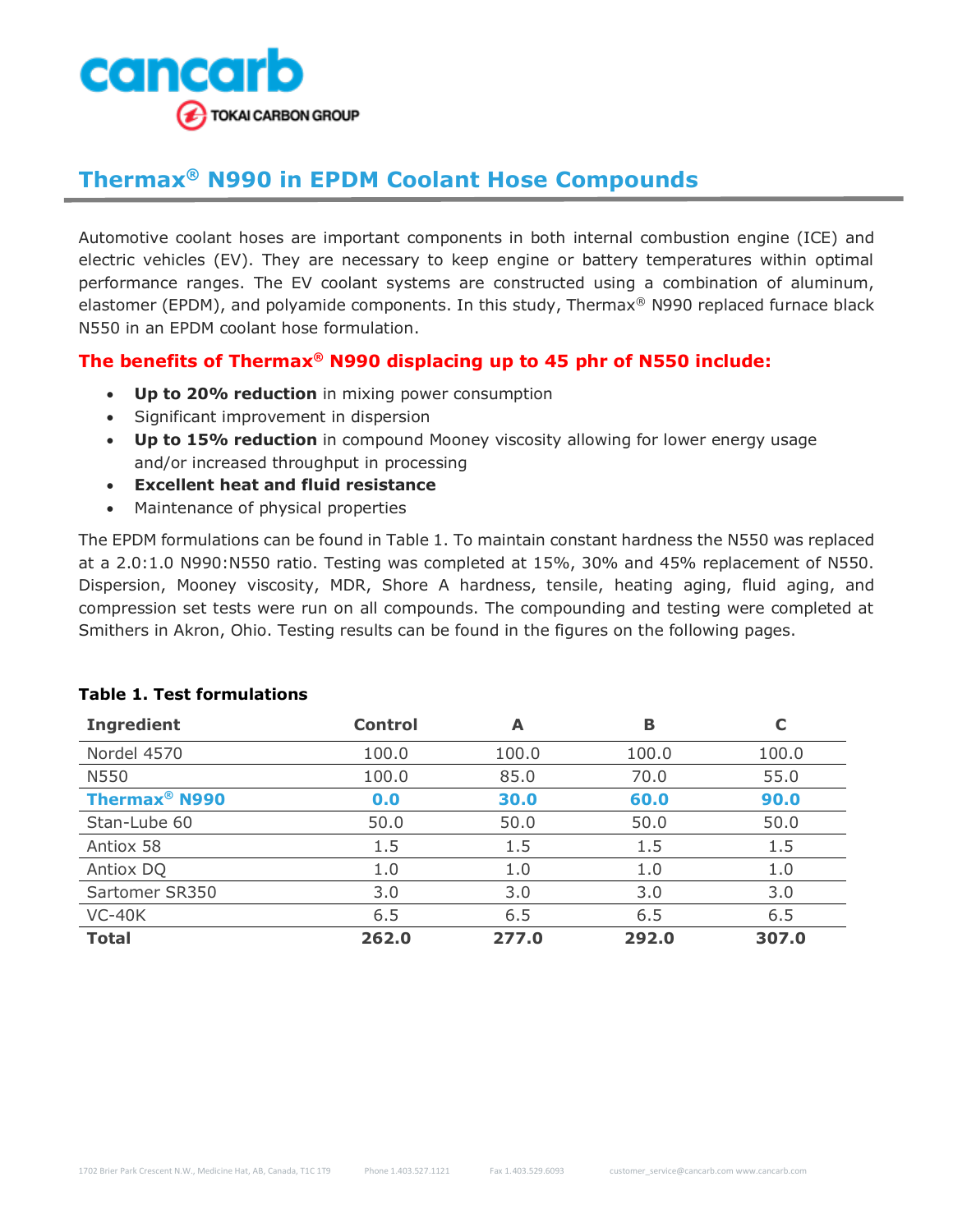



**Figure 1.** Mixing power consumption of the compounds. Power consumption tended to decrease as N990 replaced N550.



Figure 2. Dispersion rating of the compounds measured by optical microscopy. Dispersion tended to improve as N990 replaced N550.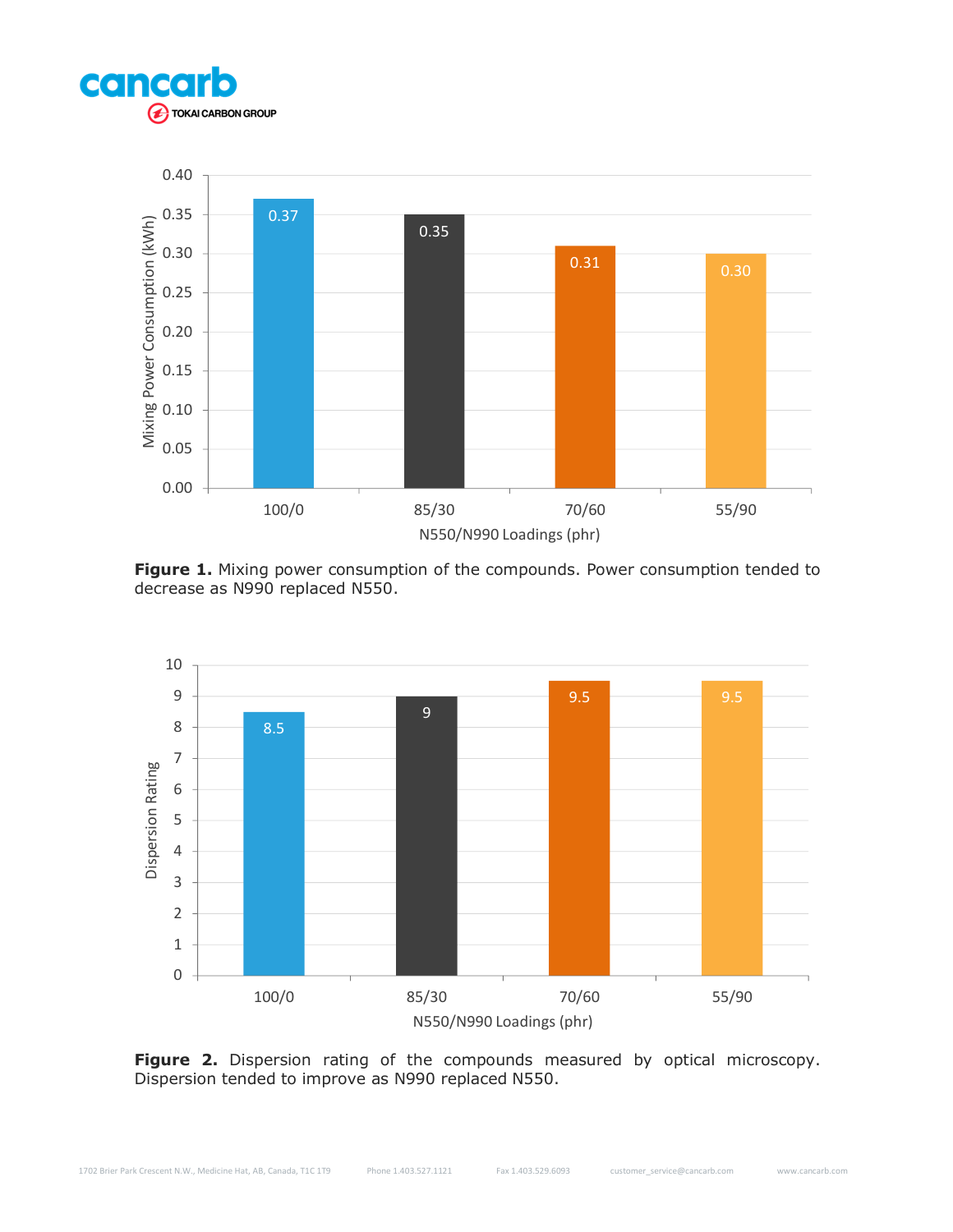



Figure 3. Mooney viscosity, ML1+4, of the compounds measured at 100°C. Viscosity tended to decrease as N990 replaced N550.



Figure 4. Scorch time, t'10, of the compounds measured using an MDR at 177°C. No significant differences were observed.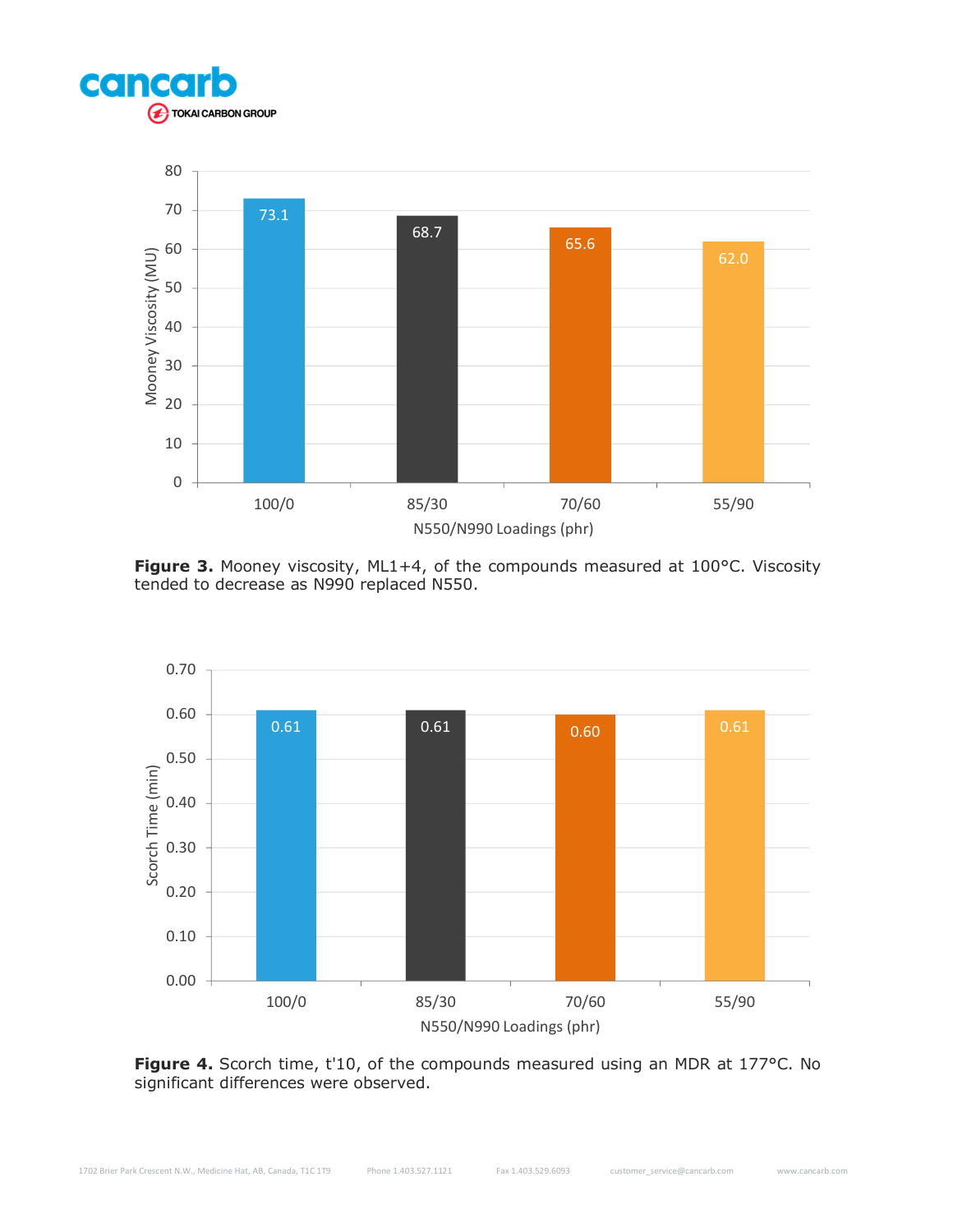



Figure 5. Cure time, t'90, of the compounds measured using an MDR at 177°C. No significant differences were observed.



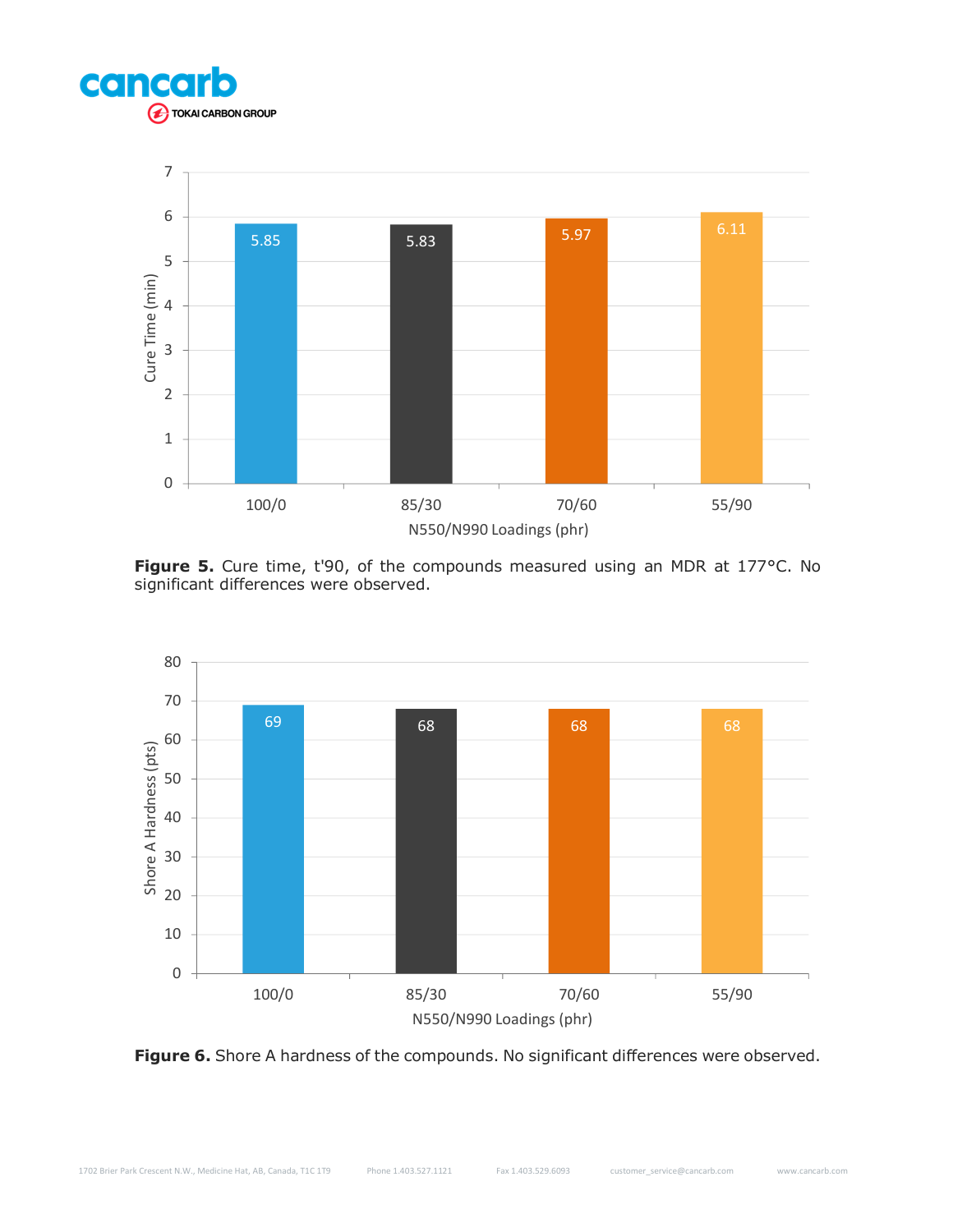

Figure 7. Tensile stress of the compounds as measured by ASTM D412. Stress at 100% and 300% strain tended to decrease as N990 replaced N550. At 15% and 30% replacement, the tensile strength was maintained. At the highest replacement level, a reduction in tensile strength was observed.



Figure 8. Elongation at break of the compounds as measured by ASTM D412. No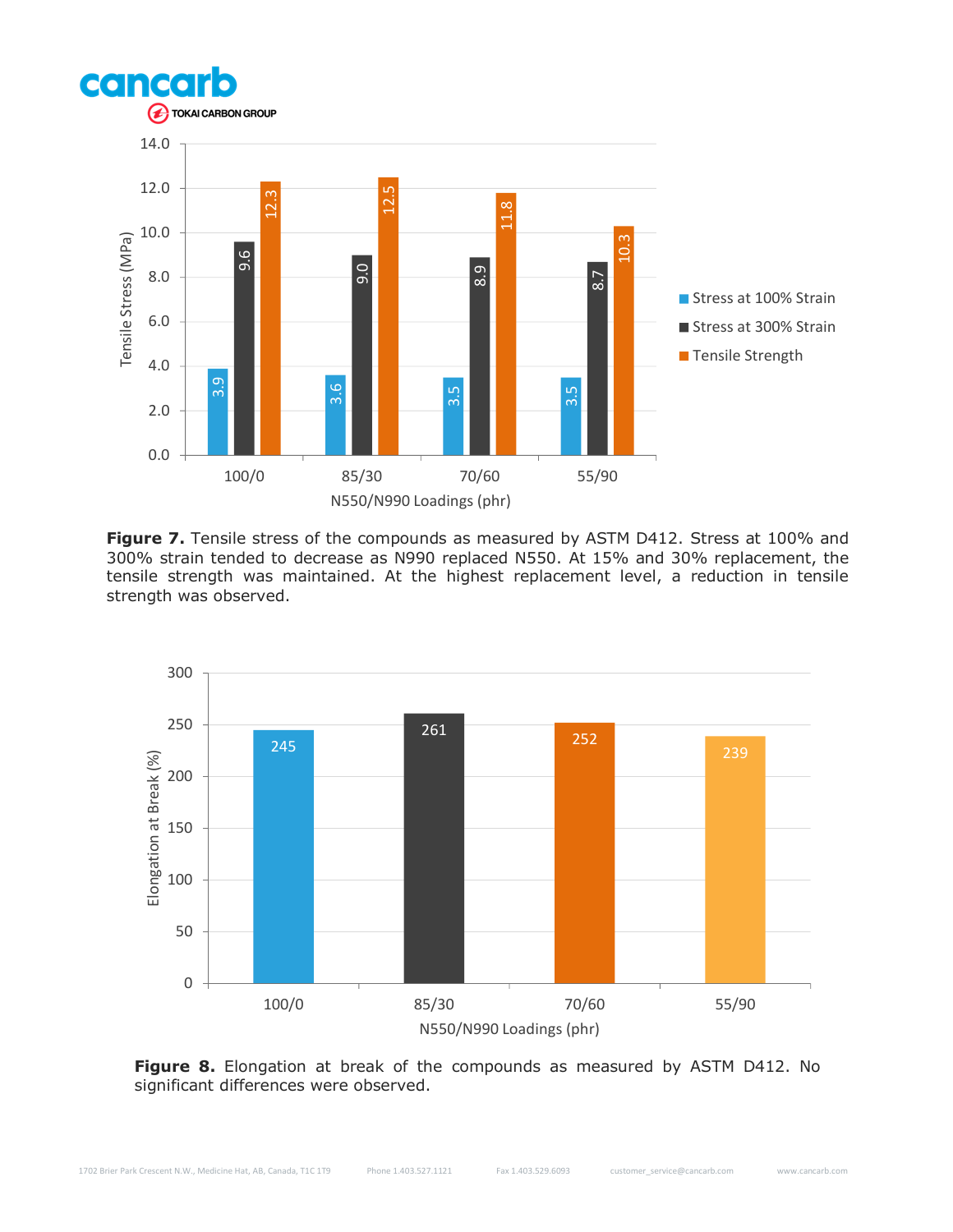



**Figure 9.** Change in properties of the compounds after heat aging for 168 hours at 100°C. All compounds displayed good heat resistance.



Figure 10. Change in properties of the compounds after fluid aging in 50/50 Dexcool for 70 hours at 100°C. All compounds displayed good fluid resistance. Volume swell was zero for all compounds.